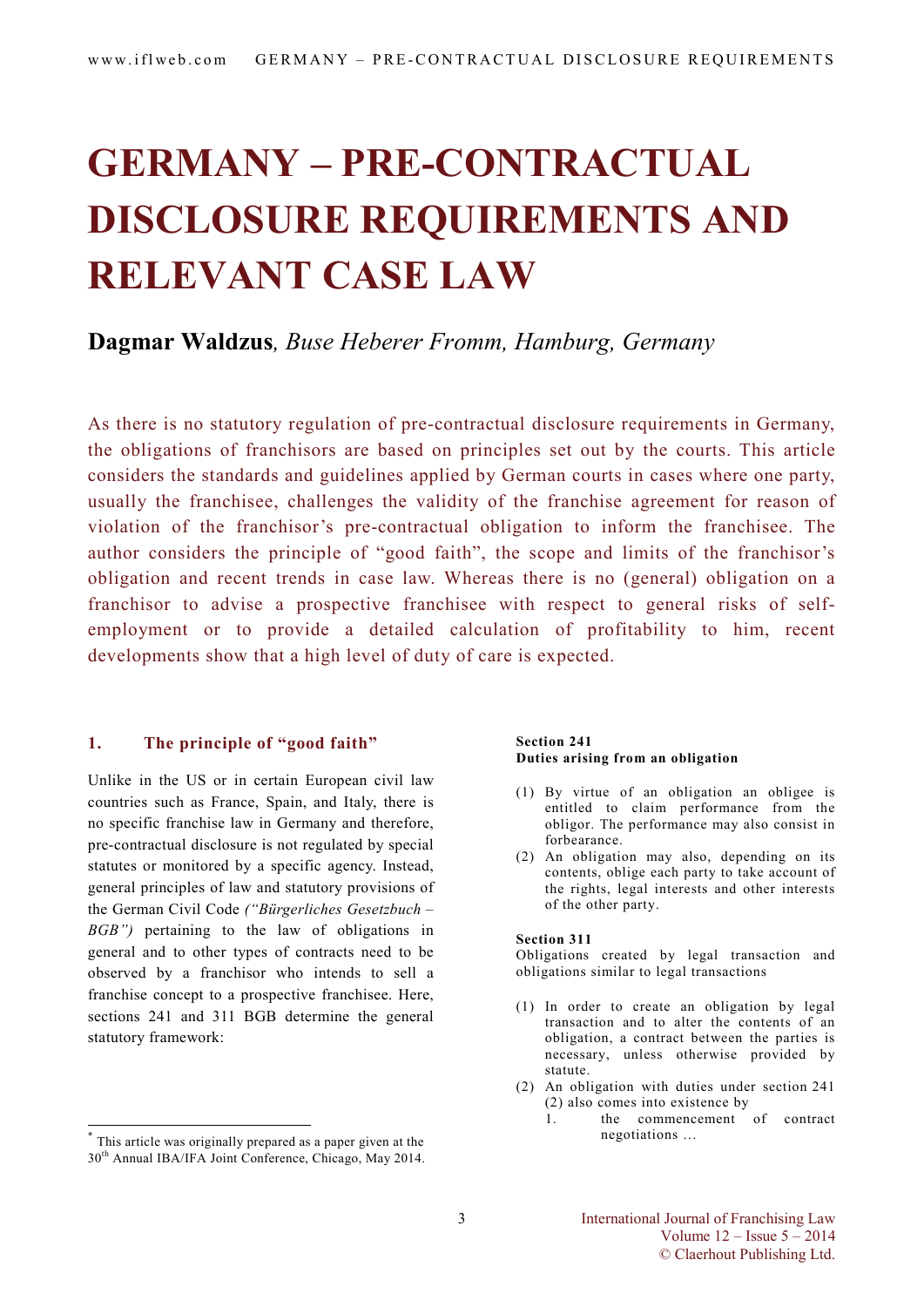*"A franchisor's general obligation to inform is derived from the principle of good faith and whether or not said obligation was fulfilled is subject to an individual analysis on a case by case basis."*

The pre-contractual obligation as defined in section 311 BGB is strongly influenced by the general principle of good faith laid down in section 242 BGB:

#### **Section 242 Performance in good faith**

An obligor has a duty to perform according to the requirements of good faith, taking customary practice into consideration. [1](#page-1-0)

A franchisor's general obligation to inform is derived from the principle of good faith and whether or not said obligation was fulfilled is subject to an individual analysis on a cnase by case basis.

Also the (non-statutory) general principle of freedom to contract and the resulting right of each contractual party to negotiate freely the content of the contract it wishes to conclude is limited by the requirement to act in good faith: the party having superior knowledge (in most cases the franchisor) may not use the same to the detriment or the disadvantage of the other party (prospective franchisee). As a result the disclosure of certain information is deemed essential in order to avoid an imbalance which prevents the "weaker" party from observing and protecting its own rights in an appropriate manner.

#### **2. Scope of duty to inform**

Due to the lack of statutory provisions defining to what extent a franchisor is required to disclose certain information to a prospective franchisee the currently applicable standards and guidelines were mainly developed by courts and by groups of interest such as the German Franchise Association.

#### **2.1 Code of Ethics of the German Franchise Association**

In paragraph 3 of the Code of Ethics of the German Franchise Association (*Deutscher Franchise-Verband e.V.)* which corresponds to para. 3 of the Code of Ethics of the European Franchise Federation the franchisor's obligations in the pre-contractual negotiation phase are summarized as follows:

- 3. **Advertising for the recruitment and acquisition of partners and disclosure**
- 3.1 Advertising for the acquisition of franchisees should be carried out without ambiguity and without the use of misleading information.
- 3.2 All PR matters and advertisements which are used for the purpose of winning franchisees and which mention results, numbers and possible profits made by the franchisee have to be non-misleading and factually correct.
- 3.3 In order to enable future franchisees to decide on binding agreements with full knowledge of all facts, he will receive prior to the signature of a binding agreement a copy of the valid code of conduct as well as the complete and accurate written disclosure of all information and documents relevant for the franchise relationship.<sup>[2](#page-1-0)</sup>

The Code of Ethics of the German Franchise Association has a binding effect on its members only. It can therefore only serve as a general guideline for franchise systems.

<span id="page-1-0"></span> 1 English translations quoted from: http://www.gesetze-iminternet.de/englisch\_bgb/englisch\_bgb.html#p0723

 2 http://www.franchiseverband.com/fileadmin/dfvfiles/Dateien\_Dokumente/Code\_of\_ethics.pdf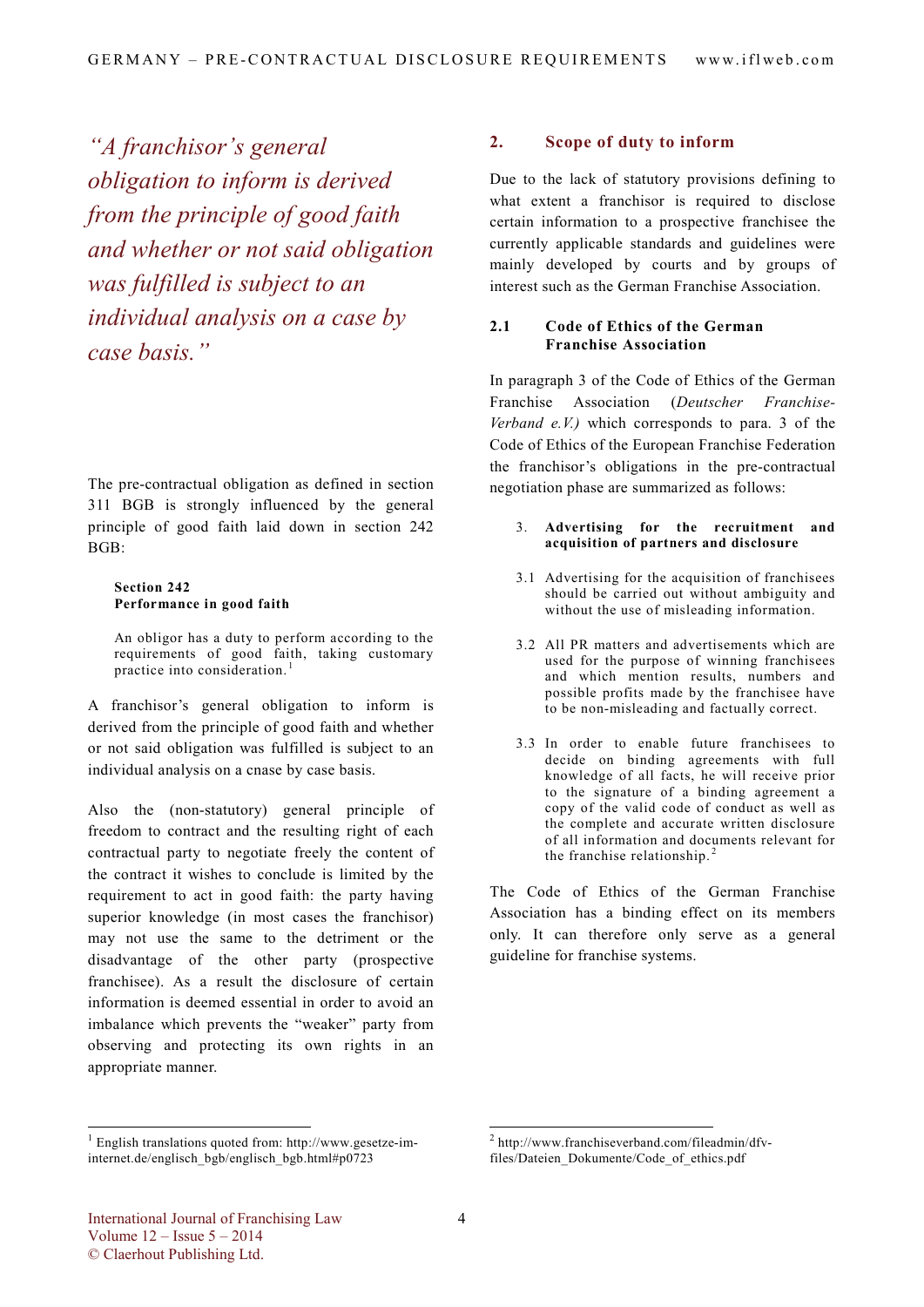*"… a prospective franchisee may be considered worthy of a higher degree of protection than other entrepreneurs."* 

#### **2.2 Landmark decisions of the Higher Regional Court of Munich**

In contrast, however, the development of more specific disclosure requirements is owed to a large number of court rulings that over the years have identified many standards and principles applicable to the pre-contractual phase of negotiation of a franchise agreement. And even though the general observation has to be made that in its entirety the judgments rendered by numerous courts of the first and the second instance are rather inconsistent and to a high degree very case-specific (a groundbreaking decision by the German Federal Court of Justice is still outstanding) it is also true that the ideas and concepts behind those standards have been well elaborated and structured by the courts.

Here, it is primarily the Higher Regional Court of Munich (*Oberlandesgericht München)* that has established over the years a whole legal framework as to what quality of information a prospective franchisee can expect to receive from a franchisor prior to signing the franchise agreement and in what circumstances the validity of a franchise agreement can be successfully challenged for reason of lack of proper pre-contractual information.

#### *(i) Burden of proof lies with the franchisor*

Already in 1987 the Higher Regional Court of Munich held that it is the franchisor who bears the burden of proof that the information he had provided to the prospective franchisee was accurate.<sup>[3](#page-2-0)</sup>

#### *(ii) Franchisor must provide full and accurate information regarding profitability*

In 1993 the Higher Regional Court of Munich once again had to decide whether or not a franchisor had violated the pre-contractual obligation to inform. [4](#page-2-1) Here, the court was more specific as to what kind of information is to be provided and defined the following guiding principles heading the decision:

- 1. The franchisor must provide to the franchisee correct and full information regarding the profitability of the system.
- 2. The franchisor who is liable for damages as a result of a violation of the pre-contractual obligation to inform may not attribute contributory negligence to the franchisee who rather carelessly believed the franchisor's advertisement.

It is apparent from this decision that the Higher Regional Court of Munich took the view that a prospective franchisee may be considered worthy of a higher degree of protection than other entrepreneurs. This view was confirmed in many other cases reviewed by courts where the prospective franchisee typically became selfemployed for the first time and started his existence as an entrepreneur *("Existenzgründer"*) with a franchise concept.

#### *(iii) Superior knowledge results in responsibility*

In 2001, in the *Aufina* case, the Higher Regional Court of Munich defined exceptions to the general rule that each party is responsible to gather all sorts of information it deems necessary in order to evaluate the pros and cons, risks and benefits related to entering into a contractual relationship with the other party by stipulating the following: provided that in a particular situation certain circumstances exist that are known to only one of the negotiating parties and provided further that the party having such superior knowledge is aware (or should be aware) of the fact that those circumstances are of importance to the other party in making a decision, then the party with superior knowledge assumes responsibility towards the other party. $5$  It goes

 $\overline{\phantom{a}}$ 

<span id="page-2-1"></span><span id="page-2-0"></span><sup>-</sup><sup>3</sup> OLG München, 13.11.1987 - 8 U 2207/87

<sup>4</sup> OLG München, 16.09.1993 - 6 U 5495/92

 $5$  OLG München, 24.04.2001 – 5 U 2180/00 ("Aufina")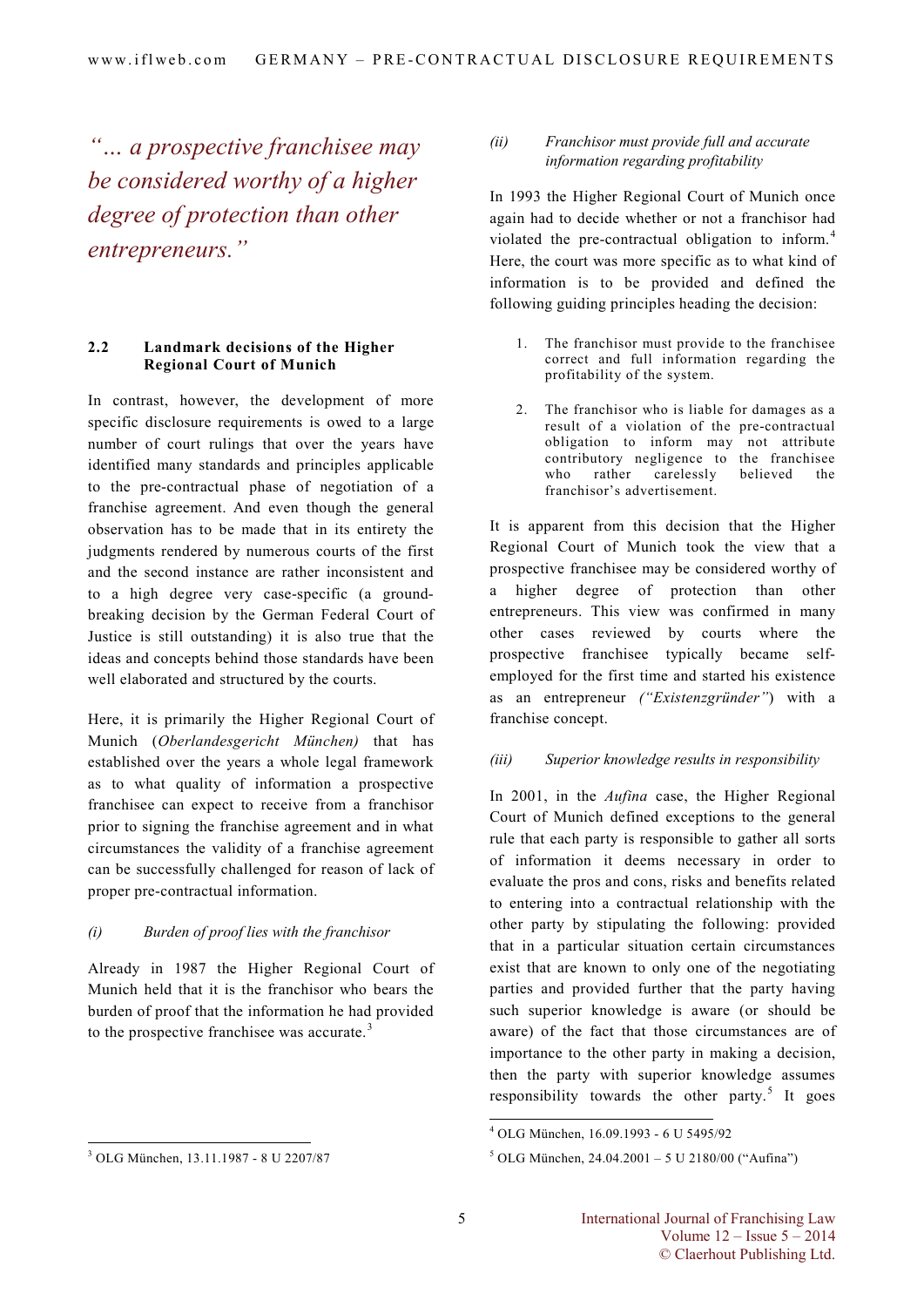without saying that it was the franchisor who was considered to have superior knowledge which he was supposed to share with the prospective franchisee prior to closing.

In the *Aufina* case the court also emphasized once again that any information provided by a franchisor (even if given without having been asked for by the prospective franchisee) has to be accurate: in that particular case the franchisor had claimed the quota of franchisees' failure to be less than 3% and the system's earning possibilities to be guaranteed in the long term and above average while there was actually a significant number of dissatisfied franchise partners.

In that context it has to be noted that a franchisor is not under all circumstances required to disclose information as to how many business operations of franchisees failed in the past. However, an obligation to inform exists if it can be stated that as a result of such failures the franchise system in its entirety is in a precarious situation. Further, if the prospective franchisee specifically requests information regarding the failure rate of franchisees in the system the franchisor is required to answer that question accurately. [6](#page-3-0)

*"… the extent of the franchisor's obligation to inform mainly depends on the individual prospective franchisee's need to know and the possibilities of the prospective franchisee to get access to relevant information."* 

-

The *Aufina* decision is in line with other court decisions stating that the prospective franchisee is entitled to obtain from the franchisor without asking all information the franchisor is aware of and which is recognizably of importance and relevance to the prospective franchisee as to whether or not to sign the franchise agreement. In this decision it was also specifically stated that the extent of the franchisor's obligation to inform mainly depends on the individual prospective franchisee's need to know and the possibilities of the prospective franchisee to get access to relevant information.

#### *(iv) Information provided must be accurate*

It was only one year later, in 2002, when the Higher Regional Court of Munich in the *Personal Total* case once again confirmed that any sort of information, not only profitability calculations, must be accurate if provided by the franchisor. The franchisor had claimed the average number of average personnel placements to be higher than it actually was.<sup>[7](#page-3-1)</sup> The average turnover per personnel officer based on this figure was subsequently clearly higher than the actual average turnover of the previous years. The court ruled that the franchisee was deliberately misled by the franchisor and the franchisee was awarded damages.

#### **3. A relationship of trust**

It is quite obvious that any sort of information that is provided by the franchisor must be accurate and not misleading. Further, if asked by a prospective franchisee for specific information, e.g. how many franchisees went bankrupt in the recent past, a franchisor is bound to answer accurately and to provide correct information.<sup>[8](#page-3-0)</sup> However, the question remains as to what degree a franchisor is required to inform a prospective franchisee.

The franchisor's legitimate interest to protect his know-how and to not share his entire knowledge or even business secrets related to the franchise concept collides with the prospective franchisee's

-

<span id="page-3-1"></span><span id="page-3-0"></span><sup>6</sup> OLG Frankfurt a.M., 12.05.2011 - 22 U 181/08

<sup>7</sup> OLG München, 01.08.2002 - 8 U 5085/01

<sup>8</sup> OLG Frankfurt, 12.05.2011 – 22 U 181/08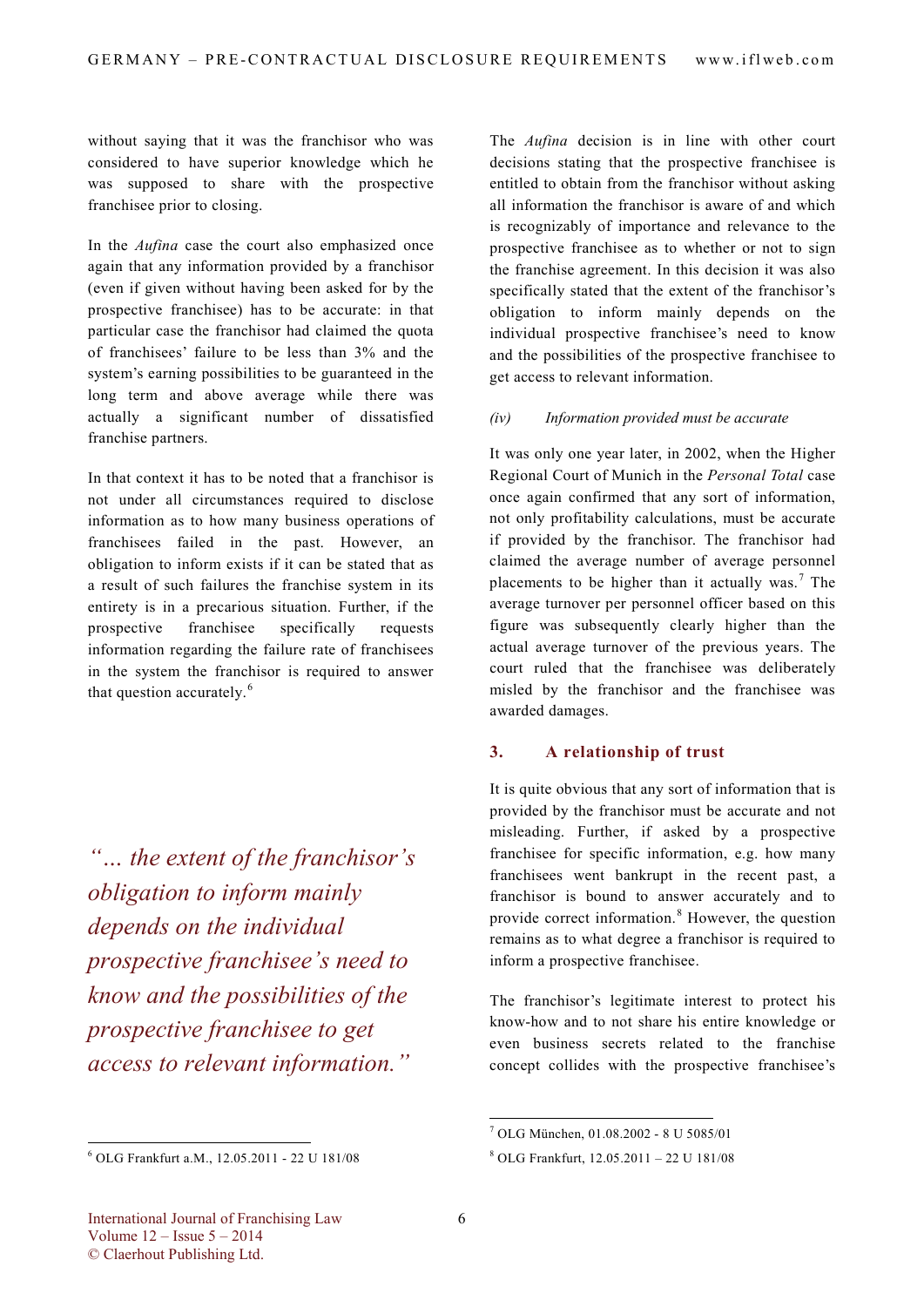*"… the relationship between a franchisor and a prospective franchisee in the phase of negotiation is considered as a relationship of trust by which a certain degree of responsibility is imposed on the franchisor."* 

(equally legitimate) interest to have a solid basis for making a reasonable business decision.

As already indicated above, the relationship between a franchisor and a prospective franchisee in the phase of negotiation is considered as a relationship of trust by which a certain degree of responsibility is imposed on the franchisor. If and to what extent this responsibility requires particular information to be disclosed or not depends on the individual situation, taking into account the principle of good faith.

Apart from applying the aforementioned general principles, the prospective franchisee's actual need to know in the particular circumstances of the case, the opportunity to obtain such information from the franchisor only or from other sources as well as the franchisee's personal background, business experience, and knowledge of the franchise system are to be taken into account.

The Regional Court of Krefeld in this context denied a franchisee's claim for damages on the grounds that the franchisor in the negotiation phase had offered that the prospective franchisee may get in contact with other franchisees of the concept in order for him to gain more business insight (e.g. information regarding annual turnover) and which the (then prospective) franchisee had declined.<sup>[9](#page-4-0)</sup>

There is broad agreement and consistent case law stating that providing full and truthful information regarding the following aspects are indispensable for proper pre-contractual information by the franchisor:

- information regarding the franchise system and how it works, including the potential for successful business operation,
- − relevant know-how as identified in an operations manual,
- major obligations of the franchisor,
- lack of protection of essential IP-rights,
- sufficient evidence of a successful pilot operation, [10](#page-4-1)
- business figures of comparable operations,
- information on fees, investment, capital, $11$ and franchisee's necessary commitment to work.

#### **4. Limits of the franchisor's obligation to inform**

In the same way as courts have defined what information is so essential that it has to be provided to a prospective franchisee, they also stipulated what sort or degree of information may not be expected to be (fully) disclosed in the pre-contractual negotiation phase.

In a number of cases courts have stated that in general, a franchisor does not have to supply profitability calculations or a location analysis, as both are considered to be the franchisee's responsibility,<sup>[12](#page-4-3)</sup> but that a franchisor is (only) required to supply such data and information enabling the prospective franchisee to assess the profitability himself. [13](#page-4-0) If, however, the franchisor does provide profitability calculations those calculations have to be accurate.

 $\overline{a}$ 

<span id="page-4-3"></span><span id="page-4-2"></span><span id="page-4-1"></span><span id="page-4-0"></span> 9 LG Krefeld, 04.10.2004 - 3 O 243/06

<sup>&</sup>lt;sup>10</sup> OLG München, 11.07.1996 - 24 U 63/95: obligation to inform if no such pilot operation exists

<sup>11</sup> OLG Köln, 16.05.1994 - 2 W 14/94

<sup>12</sup> OLG Brandenburg, 28.09.2005 – 4 U 37/05; OLG Düsseldorf, 30.06.2004 - VI U (Kart) 40/02; OLG Düsseldorf, 28.02.2007 - VI U (Kart) 27/06

<sup>13</sup> OLG Düsseldorf, 30.06.2004 – VI U (Kart) 40/02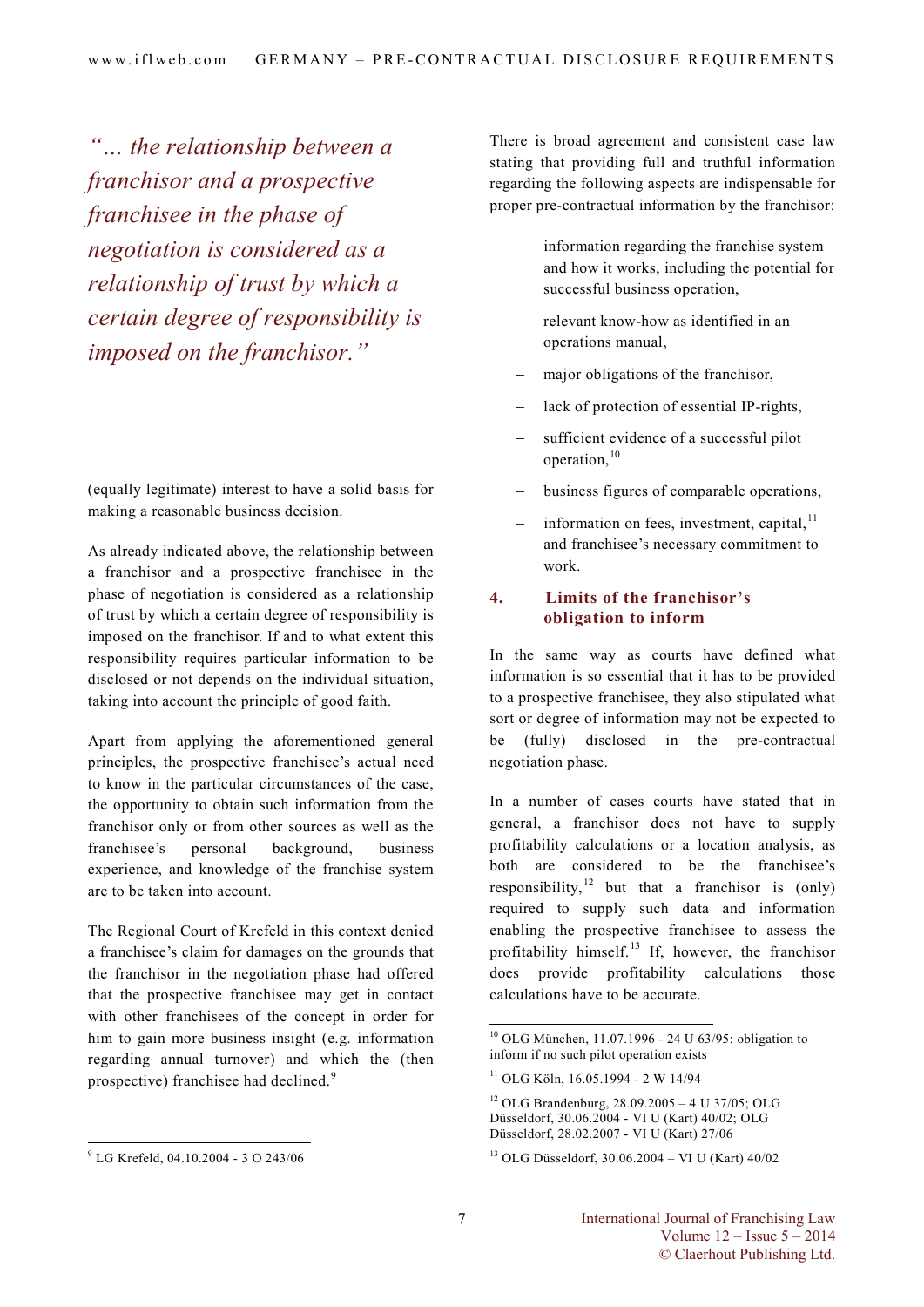In this context, it was stipulated by the Higher Regional Court of Düsseldorf that the data provided to the prospective franchisee must not be outdated as this would be considered as being misleading. The court ruled that providing old data (which in that case were more positive than the latest available data) constituted a violation of the pre-contractual obligation to inform because such outdated information was not representative and therefore of no substantive use for the franchisee. [14](#page-5-0)

For a prospective franchisee it is certainly of interest to know whether the franchisor is involved in litigation as a plaintiff or defendant. Here, courts have ruled that a franchisor is only required to provide detailed information on pending law suits if and to the extent that the outcome of such pending law suits is relevant for the potential of success of the prospective franchisee, in which case it would be considered as information which needs to be disclosed prior to entering into the contract.

In certain cases a franchisee may even be expected to actively request additional information and failure to do so would be interpreted as a lack of prudence on the franchisee's side. In a case decided by the Higher Regional Court of Celle a franchisor had provided statistical projections to the prospective franchisee. A dispute arose as to whether the franchisee was sufficiently informed prior to entering into the franchise agreement. The Higher Regional Court of Celle ruled that in case a prospective franchisee needs further clarification with regard to statistical projections made by the franchisor, but misses the opportunity to obtain such clarification this would not constitute misleading information and thus a violation of the pre-contractual disclosure obligation by the franchisor.<sup>[15](#page-5-1)</sup>

Similarly, the opportunity to visit other franchisees' businesses is taken into account at the franchisee's expense when assessing the extent of the franchisor's pre-contractual disclosure obligation as

*"…there seems to be a tendency in recent case law to emphasize the need for protection of a prospective franchisee instead and to consider him as the "weaker" party."*

ruled by the Regional Court of Krefeld.<sup>[16](#page-5-2)</sup> In that case a franchisee had been offered to visit other franchisees' businesses in order to get more business-related information specific to the system. The franchise agreement provided that the franchisor would not be liable for the profitability and the profits or losses of the franchise operation in question. The court ruled that the franchisee had been given – in addition to all kinds of data and materials prepared by the franchisor – the opportunity to do his own research and a potential failure to do so could not be held against the franchisor.

#### **5. Recent trends**

A franchisee who can provide evidence that he would not have contracted if he had been informed properly, e.g. by showing that he was provided with misleading information or that essential information was withheld from him, is entitled to claim damages and to terminate the contract.

While several court decisions in the years 2004 – 2009 had emphasized the entrepreneurial responsibility of a prospective franchisee and consequently required a certain degree of selfassessment from a prospective franchisee, there seems to be a tendency in recent case law to emphasize the need for protection of a prospective franchisee instead and to consider him as the "weaker" party.<sup>[17](#page-5-3)</sup>

-

-

<sup>16</sup> LG Krefeld, 04.10.2007 – 3 O 243/06

<sup>&</sup>lt;sup>17</sup> Eckhard Flohr, Die vorvertragliche Aufklärung beim Abschluss von Vertriebsverträgen, *ZVertriebsR* 2013, p. 71 – 79, p. 75

<span id="page-5-3"></span><span id="page-5-2"></span><span id="page-5-0"></span><sup>14</sup> OLG Düsseldorf, 28.02.2007 – VI U (Kart) 27/06

<span id="page-5-1"></span><sup>15</sup> OLG Celle, 29.01.2008 – 13 U 127/07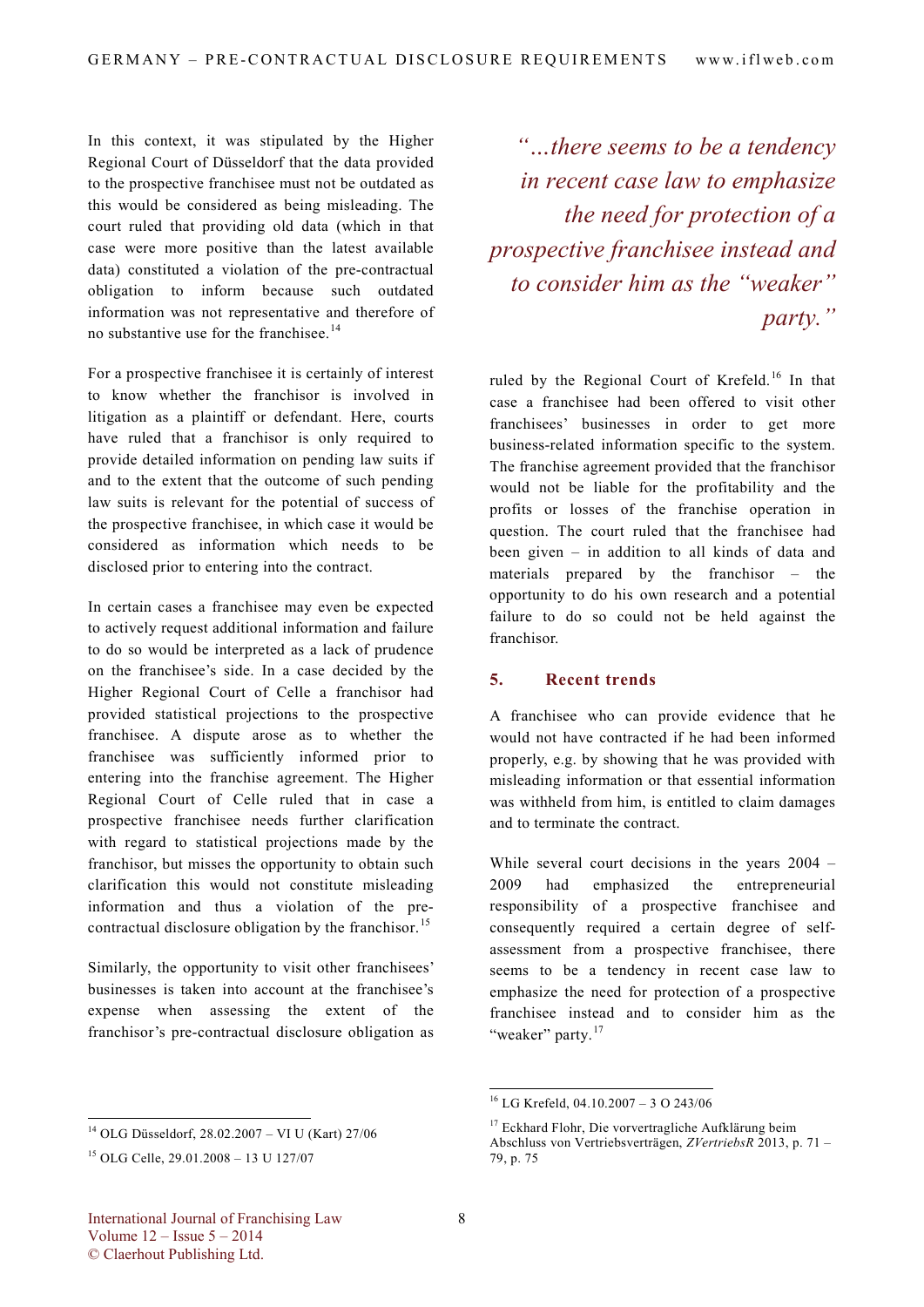In various cases decided by The Higher Regional Court of Schleswig, [18](#page-6-0) the Higher Regional Court of Hamburg,[19](#page-6-1) the Higher Regional Court of Brandenburg<sup>[20](#page-6-2)</sup> and others it was stipulated that in franchise relationships as well as in other contractual relationships each party bears its own risk. With respect to the application of the principle of good faith it was specifically ruled that it would be exaggerated to demand from the franchisor that it provides the prospective franchisee with a detailed profitability analysis prepared at the franchisor's expense and to hold the franchisor liable for its accuracy.<sup>[21](#page-6-3)</sup> Instead the franchisee would be required to make the analysis himself or entrust a third party expert with it. Courts further pointed out that each party is responsible for gathering information as to the risks and chances of a business relationship and to make its own conclusions with respect to the market opportunities.

Recently, however, there seems to be a slight shift in current jurisprudence with respect to the franchisor's obligation to inform on the profitability of the system as a decision in 2011 of the Higher Regional Court of  $Hamm^{22}$  $Hamm^{22}$  $Hamm^{22}$  shows:

The franchisor (a school concept) had filed a payment action against the franchisee for outstanding royalties amounting to more than EUR 160,000. The franchisee defended the case by arguing that the franchisor had breached the obligation of pre-contractual disclosure giving him the right to withdraw from the franchise agreement and to claim damages from the franchisor. The court denied the franchisor's claim for payment and stated that the franchisee had rightfully cancelled the franchise agreement for reason of violation of the pre-contractual information obligation. It was held that the franchisor had not accurately informed him about the franchise system's profitability. The profitability forecast and indicated sales figures had been estimated by the franchisor without taking the

features of the planned location into account. According to the court's ruling the franchisor would have been required to make a comparison between the business' planned location and other location factors. The court saw it as an obligation on the franchisor to indicate that the profitability forecast was based on estimations only because the franchisee was not in the position to realize that the indicated figures were given with no factual background without having them reviewed by an expert which he was not required to do. The franchisor's claim for outstanding royalties was denied and instead the franchisee was granted the right to withdraw from the franchisee agreement. The court further confirmed that as a result of the rightful withdrawal from the franchise agreement the franchisee would be entitled to damages.

The view taken by the Higher Regional Court of Hamm which emphasizes the idea of protection rather than the entrepreneurial responsibility of the franchisee was recently supported by the Higher Regional Court of Düsseldorf.<sup>[23](#page-6-4)</sup> The court pointed out that a prospective franchisee regularly depends on the pre-contractual information given by the franchisor in order to get an idea of the sustainability of the franchise operation. With respect to data relating to the profitability of the system the court stated that the franchisor assumes a special degree of care when preparing such data for a prospective franchisee. Such data and information must be prepared in a way that allows the franchisee to create a realistic forecast of the business opportunities of the specific franchise operation. The court further pointed out that those franchise systems operating for many years in a market and therefore having a great degree of experience regarding the facts and figures relevant for the profitability of the business are required to share that knowledge in an overall accurate and truthful manner with a prospective franchisee.

<span id="page-6-0"></span><sup>-</sup><sup>18</sup>OLG Schleswig, 22.01.2008 - 1 W 27/07

<span id="page-6-1"></span><sup>19</sup>OLG Hamburg, 30.12.2002 - 5 U 220/01

<span id="page-6-2"></span><sup>20</sup> OLG Brandenburg, 28.09.2005 - 4 U 37/05

<span id="page-6-3"></span><sup>&</sup>lt;sup>21</sup> OLG Brandenburg,  $28.09.2005 - 4$  U 37/05

<span id="page-6-4"></span><sup>22</sup> OLG Hamm, 22.12.2011- I-19 U 35/10

<sup>-</sup><sup>23</sup> OLG Düsseldorf, 25.10.2013- I-22 U 62/13